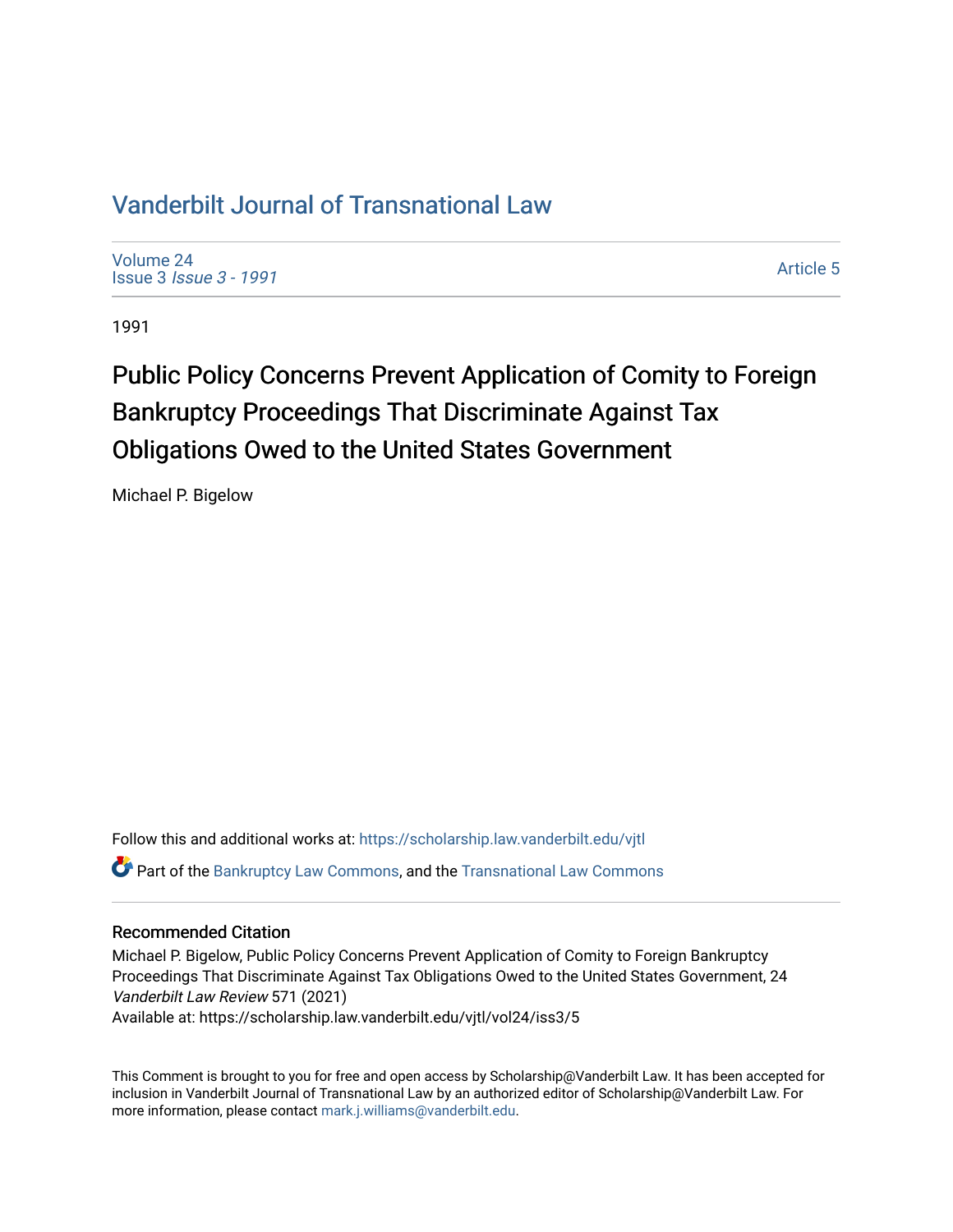# **CASE COMMENT**

**Public Policy Concerns Prevent Application of Comity to Foreign Bankruptcy Proceedings That Discriminate Against Tax Obligations Owed to the United States Government.** *Overseas Inns S.A. P.A. v. United States,* **911 F.2d 1146 (5th Cir. 1990).**

#### **ABSTRACT**

*This Case Comment explores the application of comity to foreign bankruptcy proceedings, particularly when comity would render the Internal Revenue Service a general unsecured creditor in bankruptcy. The United States Court of Appeals for the Fifth Circuit held on public policy grounds that comity should not be accorded to a Luxembourg bankruptcy proceeding that discriminated against tax obligations owed to the United States government. This Case Comment discusses the factual setting for the instant decision and presents a brief history of transnational insolvency law. The author finds that the law of transnational insolvency is inconsistent and underdeveloped and that the instant decision furthers the territoriality approach towards international bankruptcy under which United States courts refuse to recognize foreign bankruptcy proceedings. The author concludes that in today's global economy such an approach is unworkable, and that the United States must adopt the universality approach towards transnational insolvency in order to encourage foreign tribunals to recognize United States bankruptcy proceedings and to facilitate the reorganization of multinational corporations.*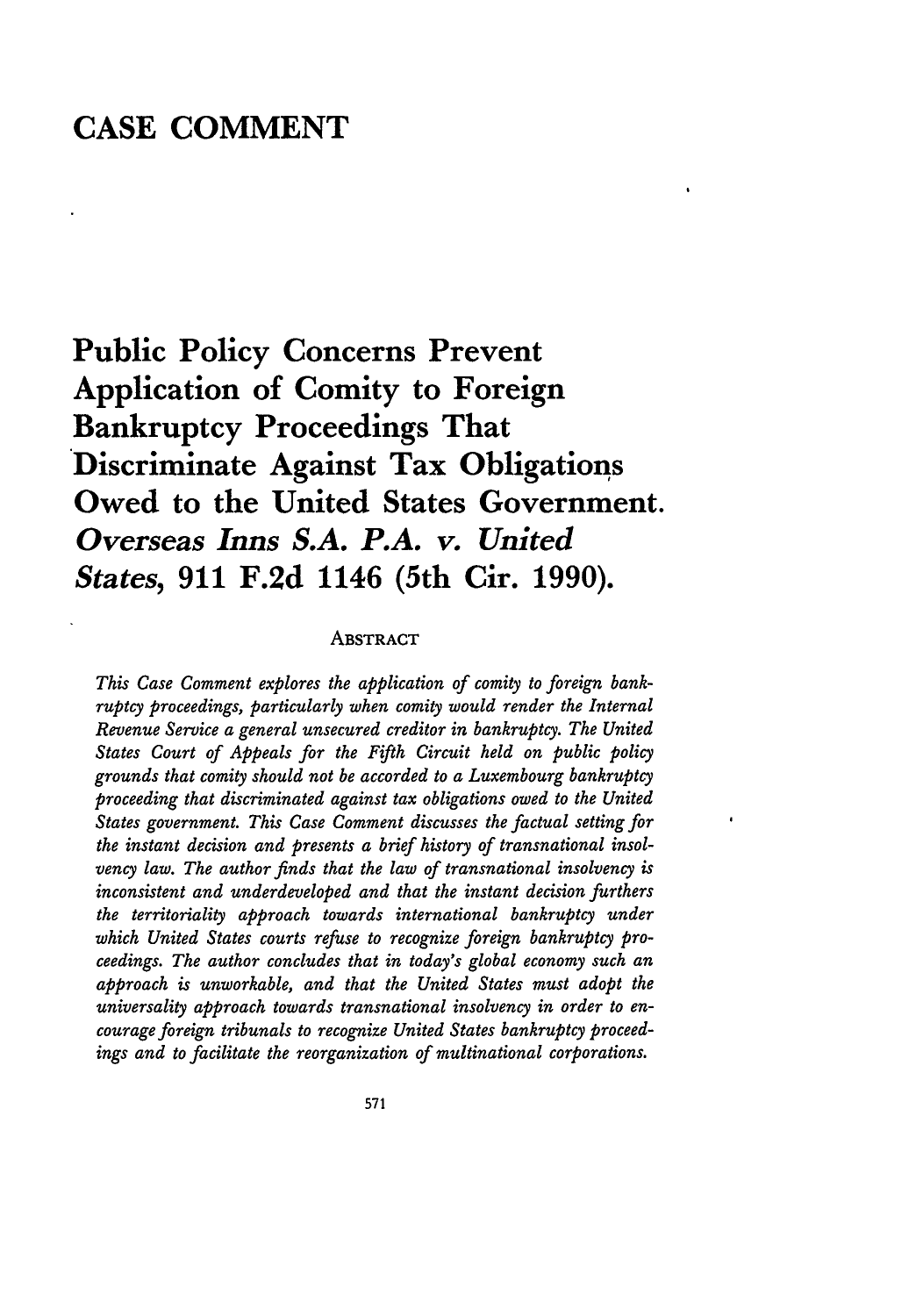#### I. **FACTS**

Overseas Inns **S.A.** P.A. (Overseas), a Luxembourg corporation and successor to Western States Limited (Western), a Bahamian corporation, sued to recover taxes assessed and collected by the Internal Revenue Service (IRS), contending that comity should be accorded to a Luxembourg court-approved plan of reorganization (the Plan or the Luxembourg Plan).<sup>1</sup> The Plan treated the IRS as a general unsecured creditor. Under the United States Bankruptcy Code, however, the IRS would have been granted priority status.2

On July 12, 1973, Overseas filed United States foreign corporation income tax returns on behalf of Western for the calendar years 1960, 1961, and 1962.' Overseas filed the United States returns, which stated that no tax was due, "solely in order to prevent the possible loss of deductions and credits under Internal Revenue Code section 882."<sup>4</sup> The IRS disagreed with Overseas and assessed a deficiency<sup>5</sup> for the years in question, contending that "Western had engaged in trade or business in the United States during [those] years and had derived income from U.S. sources."<sup>6</sup> Overseas denied the allegations and petitioned the United States Tax Court. The Tax Court proceeding was pending on December 16, 1977 when Overseas filed for bankruptcy in Luxembourg.<sup>7</sup> Overseas and the IRS subsequently compromised the tax deficiency, and in January 1978, the Tax Court entered a deficiency judgment for approximately 507,345 dollars, exclusive of interest.<sup>8</sup> Meanwhile, the Luxembourg court<sup>9</sup> appointed two commissaries<sup>10</sup> who were ordered to

**9.** "The District Court of and at Luxembourg, Second Section, sitting as a commer-

<sup>1.</sup> Overseas Inns **S.A.** P.A. v. United States, 911 **F.2d** 1146 (5th Cir. 1990). Under the reorganization plan approved by the Luxembourg court, which characterized the IRS as a general unsecured creditor, Overseas would be able to satisfy its United States federal income tax obligation by paying 23.49% of the taxes owed. *Id.* at 1147.

<sup>2. 11</sup> U.S.C. § 507(a)(7)(A) (1988). During the years in question, the payment of taxes was a first priority claim under the Bankruptcy Act of 1898, ch. 541, **30** Stat. 544 (repealed 1979).

<sup>3.</sup> Overseas Inns S.A. P.A. v. United States, 685 F. Supp. 968 (N.D. Tex. 1988). Western had failed to file any United States tax returns for the years 1960, 1961, and 1962. *Overseas,* 911 **F.2d** at 1147 n.l.

*<sup>4.</sup> Overseas,* 685 F. Supp. at 968-69.

**<sup>5.</sup>** The IRS issued a statutory notice of deficiency in early 1976, within the time prescribed by 26 U.S.C. § 6501. *Id.* at 969.

**<sup>6.</sup>** *Id.*

*<sup>7.</sup> Id.*

<sup>8.</sup> *Overseas,* **911 F.2d** at 1147 n.1. The deficiencies exclusive of interest for 1960, 1961, and 1962 were \$103,358.43, \$206,811.36, and \$197,174.04 respectively. *Id.* at 1147.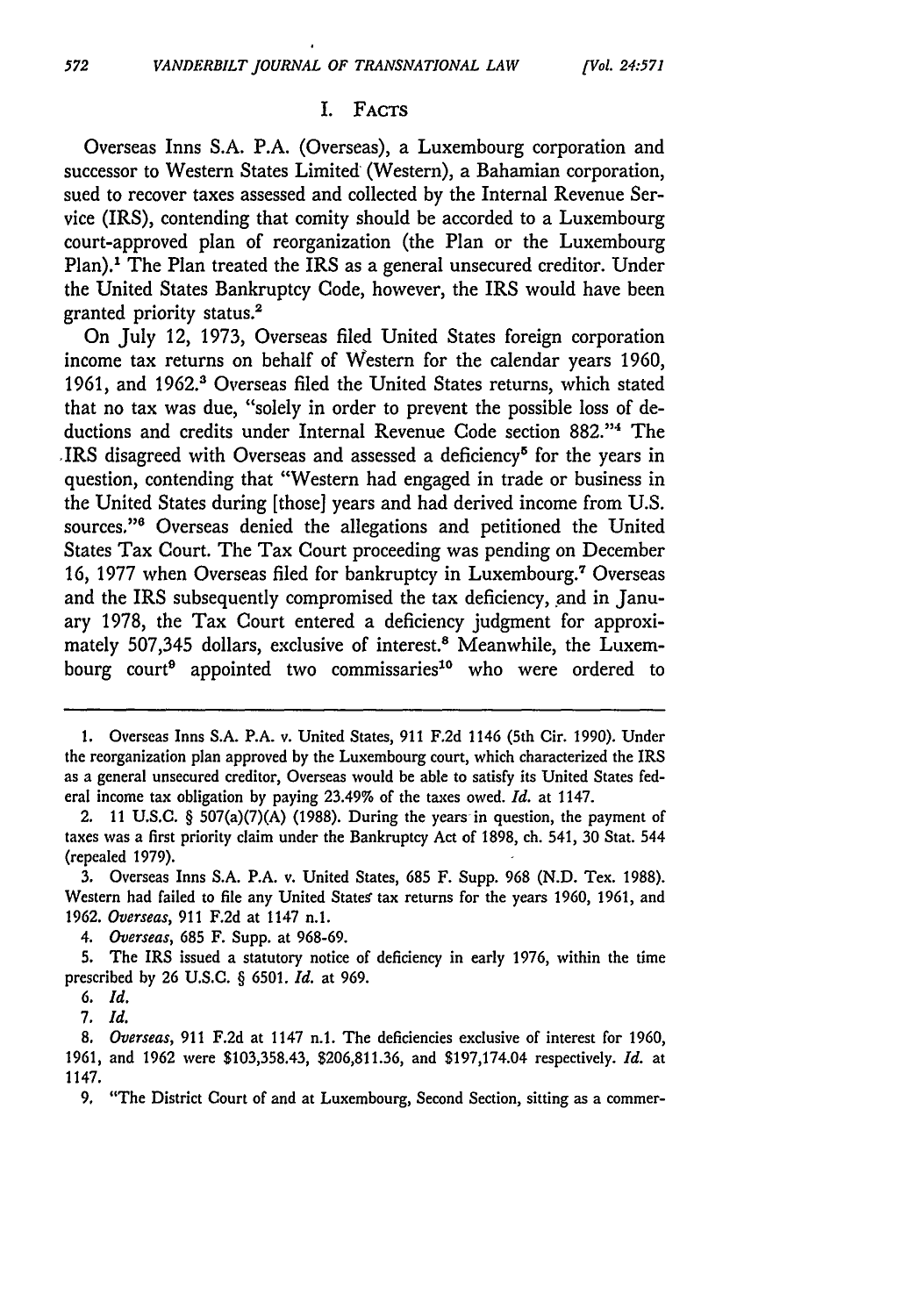establish a plan of either reorganization or liquidation for Overseas.<sup>11</sup> In March 1978, the commissaires proposed a plan of reorganization.<sup>12</sup> The Plan characterized the IRS as a general unsecured creditor and scheduled it to receive 23.49 percent of its claim, or almost 231,475 dollars.<sup>13</sup> The IRS would have enjoyed priority status in a similar United States proceeding.<sup>14</sup>

In December 1978, the commissaires submitted the Plan to the Luxembourg court and Overseas sent a copy to the IRS.<sup>15</sup> The IRS policy, however, did not allow participation in foreign bankruptcy proceedings because the IRS usually would receive less than the amount owed.<sup>16</sup> Because of this policy, the IRS did not object to the proposed Plan, which the Luxembourg court subsequently confirmed in February 1979. Overseas mailed the initial payment provided for by the Plan in March 1979, but the IRS returned it because it was in Belgian Francs.<sup>17</sup> Thereafter, from 1979 until 1983, the IRS accepted Overseas' yearly payments, remitted in United States currency, under the Plan—a total of approximately 179,135 dollars.<sup>18</sup>

The current dispute centers on Overseas' agreement to sell nineteen percent of its Eagle International stock to New Trails, Inc., a United States corporation, in June 1981.<sup>19</sup> Under this agreement, New Trails paid part of the purchase price in cash, with the balance to be paid in semi-annual installments.<sup>20</sup> In 1983 and 1984, the IRS levied on the installment payments for application against Overseas' tax liability. New

11. *Id.* at 969.

12. The commissaires opted for a reorganization plan because "a financial group was willing to invest enough capital to pay Overseas' sole secured creditor in full and the general unsecured creditors in part." *Overseas,* 911 F.2d at 1147.

13. As of March 1978, the date of the submission of the Plan, the deficiency was \$1,003,724.61, consisting of \$507,343.83 in taxes and \$496,380.78 in interest. *Overseas,* 911 F.2d at 1147 n.1.

- *14. See supra* note 2.
- 15. *Overseas,* 685 F. Supp. at 969.

*16. Overseas,* 911 F.2d at 1147. Although not the focus of this paper, this author believes that the soundness of this policy is highly questionable because the usual result of bankruptcy proceedings is to discharge or reschedule debt, thus facilitating the liquidation or reorganization of the debtor.

17. *Overseas,* 685 F. Supp. at 969.

18. The 1984 payment was placed in escrow. *Overseas,* 911 F.2d at 1147 & n.2.

19. At the time of the bankruptcy proceedings, the Eagle International stock had no market value. *Id.* at 1147.

20. *Id.*

cial court." Overseas, 685 F. Supp. at 969 n.2.

<sup>10.</sup> The two commissaires, a chartered accountant, and an attorney, were both residents of Luxembourg. *Id.* at 969 n.3.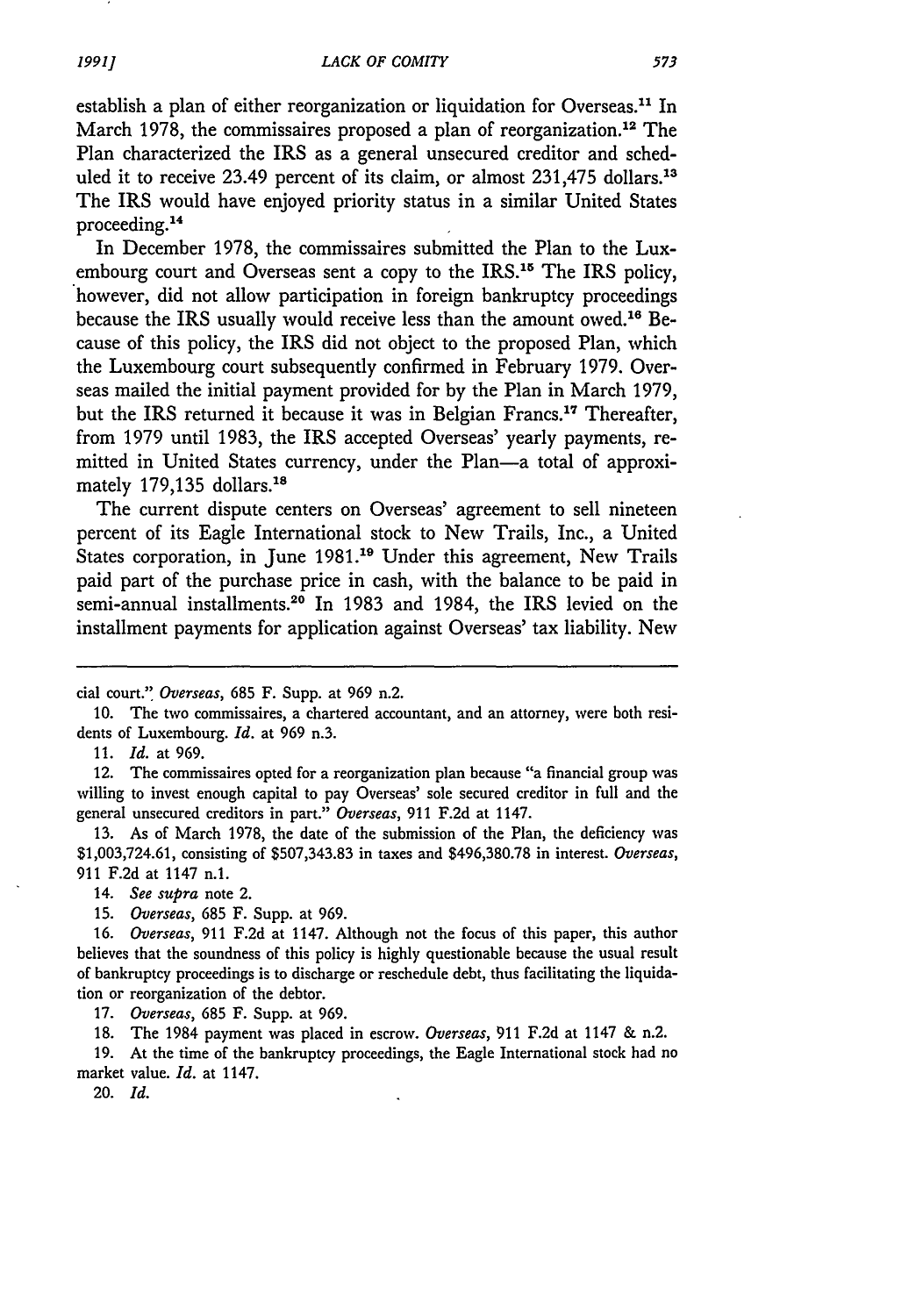Trails subsequently made three payments to the IRS, totalling almost **919,836** dollars. 2' The IRS denied Overseas' refund claims for the levied payments.

*[Vol.: 24.571*

Overseas **filed** suit in November **1986,** arguing that it satisfied its obligation to the government when it paid approximately **179,135** dollars in accordance with the Luxembourg plan and that the IRS had collected almost 919,836 dollars to which it had no entitlement.<sup>22</sup> Overseas moved for summary judgment on the grounds that comity should be accorded to the Luxembourg Plan and that, consequently, the IRS was not entitled to any greater recovery than that allowed **by** the Luxembourg court.23 Overseas further argued that United States courts consistently recognize the interests of foreign courts in liquidating or managing the affairs of foreign companies and that United States recognition of foreign reorganizations would enhance certainty and predictability for debtors, creditors, and potential investors.<sup>24</sup> The United States government opposed Overseas' motion for summary judgment on the grounds that courts do not grant extraterritorial effect to decisions in foreign bankruptcy proceedings that prejudice the interests of the United States or its citizens and that Luxembourg law is materially different from United States law in its treatment of the IRS.<sup>20</sup>

The district court denied Overseas' motion for summary judgment,<sup>26</sup> holding that to accord comity to the Luxembourg plan, which would have allowed Overseas "to satisfy a **U.S.** income tax obligation **by** paying

*22. Overseas,* **685** F. Supp at **970.**

**23.** Overseas also contended that the United States government had agreed to accept payments provided for in the Luxembourg plan "in full satisfaction of the taxes owed." Overseas, however, did not seek summary judgment on this issue. *Id.* at **970** n.4.

24. *Id.* at **970.**

**25.** The United States government also claimed that it was denied due process **by** the Luxembourg court. *Id.* at **970.** In Luxembourg, a creditor who does not respond within **15** days of notification of a reorganization proposal is deemed to have accepted the proposal. *Id.* at **970** n.5 (citing Article **8** of the Grand Ducal Order of May 24, **1935** (English translation)).

The United States government further argued that because Overseas did not take advantage of the **11 U.S.C. §** 304 option, which would have allowed **it** to maintain an ancillary proceeding in the United States, the Luxembourg Plan did not cover assets located in the United States that were after-acquired. *Id.* at **970.**

**26.** In the decision reported at **685** F. Supp. **968,** the district court denied Overseas' motion for summary judgment. In May **1989,** the district court granted the IRS's motion for summary judgment in an unreported opinion. Overseas, **911 F.2d** at 1148.

<sup>21.</sup> New Trails made installment payments of \$247,605.48, **\$236,295.89,** and **\$223,868.85** directly to the IRS. *Id.*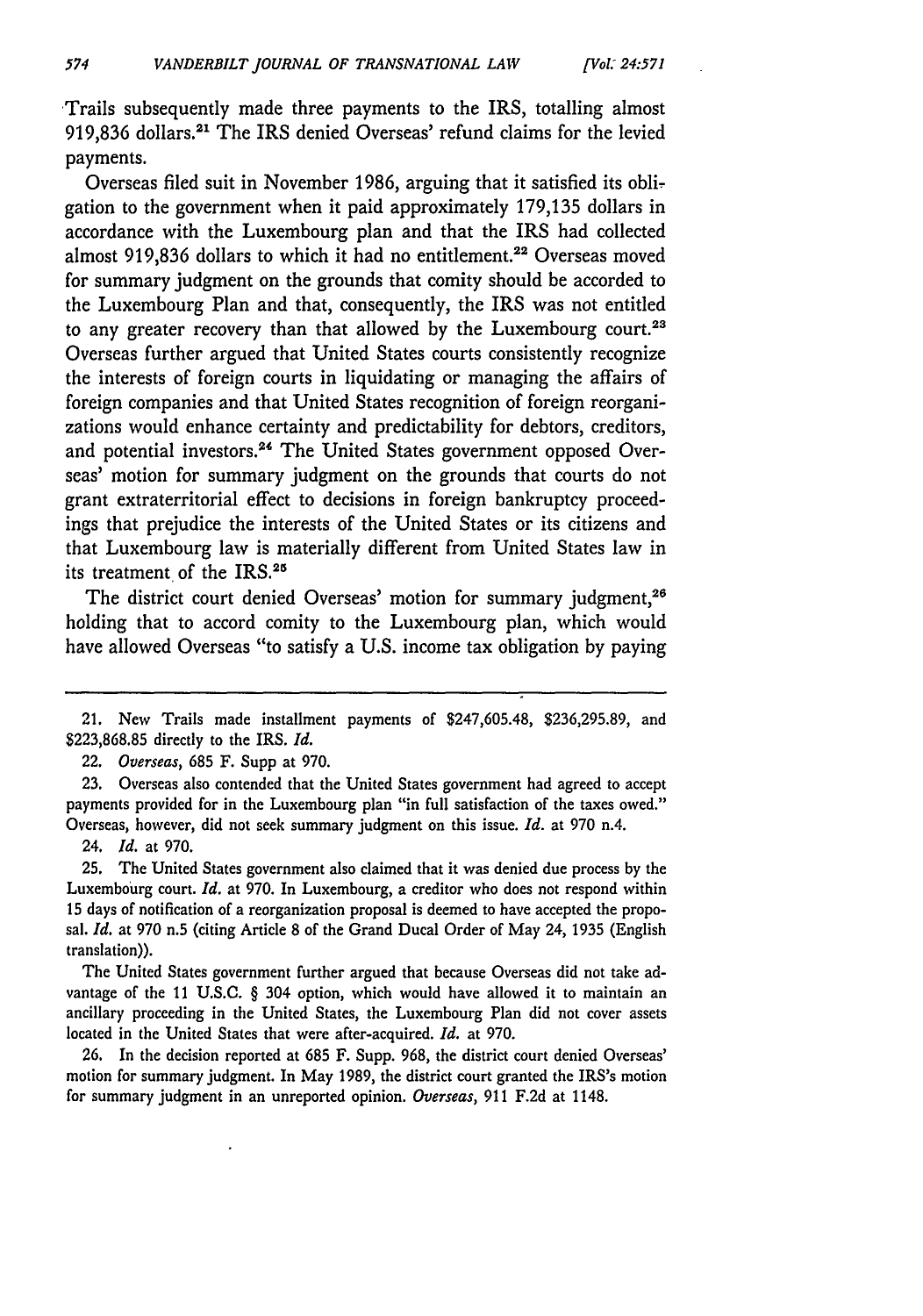23.49 [percent] of the taxes owed,"27 would run contrary to United States public policy because the IRS would not have received comparable treatment under United States and Luxembourg law.28 On appeal to the Fifth Circuit Court of Appeals, *affirmed. Held:* In accordance with existing public policy considerations, comity will not be accorded to foreign bankruptcy proceedings that discriminate against tax obligations owed to the United States government.<sup>29</sup>

#### II. **LEGAL** HISTORY

The law of transnational insolvency is seriously underdeveloped and inconsistent. Recent commentators have referred to the development of this area in the United States as "nascent and primitive"<sup>30</sup> and have criticized it as "the bankruptcy of bankruptcy law."<sup>31</sup> This weakness is attributable largely to the relative infrequency with which United States courts have had to deal with transnational insolvencies. Accordingly, these "rare birds" have received "about as much professional attention as did letters of marque and reprisal."<sup>32</sup> In the absence of guiding case law or statutory principles, the international law doctrine of comity has provided a vague standard for resolving international insolvency disputes within the United States.<sup>33</sup> The Supreme Court defined comity in the

31. Richard A. Gitlin & Evan D. Flaschen, *The International Void in the Law of Multinational Bankruptcies,* 42 Bus. LAW. 307, 307 (1987) (quoting Kurt H. Nadlemann, *Rehabilitating International Bankruptcy Law: Lessons Taught by Herstatt and Company,* **52** N.Y.U. L. REV. 1, 1 (1977)).

32. Joseph D. Becker, *Transnational Insolvency Transformed,* 29 AM. J. **COMP.** L. 706, 707 (1981). According to Becker, transnational insolvencies "pass through our courts in sudden flights once or twice in a generation." *Id.* at 706. One recent article stated that "[o]ver the past century, only six noteworthy cases with international bankruptcy implications have been decided by U.S. courts." Timothy E. Powers & Rona R. Mears, *Protecting a U.S. Debtor's Assets in International Bankruptcy: A Survey and Proposal for Reciprocity,* 10 N.C. J. INT'L L. & COM. REG. 303, 303 n.2 (1985). *See also* Barbara K. Unger, *United States Recognition of Foreign Bankruptcies,* 19 INT'L LAW. 1153, 1156 (1985) (stating that United States courts have been forced to rely on very old cases, even in the most recent decisions, because so little guidance has developed in this area).

*1991]*

<sup>27.</sup> *Overseas,* 685 F. Supp. at 968.

<sup>28.</sup> *Id.* at 975.

<sup>29.</sup> *Overseas,* 911 F.2d at 1159-50.

<sup>30.</sup> Douglass G. Boshkoff, *United States Judicial Assistance in Cross-Border Insolvencies,* **36** INT'L & COMP. L.Q. 729, 749 (1987) (quoting **ELIZABETH WARREN** & **JAY** L. WESTBROOK, **THE LAW** OF DEBTORS & **CREDITORS** 721 (1986)).

<sup>33.</sup> Stacy A. Morales & Barbara A. Deutcsh, *Bankruptcy Code Section 304 and U.S. Recognition of Foreign Bankruptcies: The Tyranny of Comity,* 39 Bus. LAW. 1573, 1576 (1984).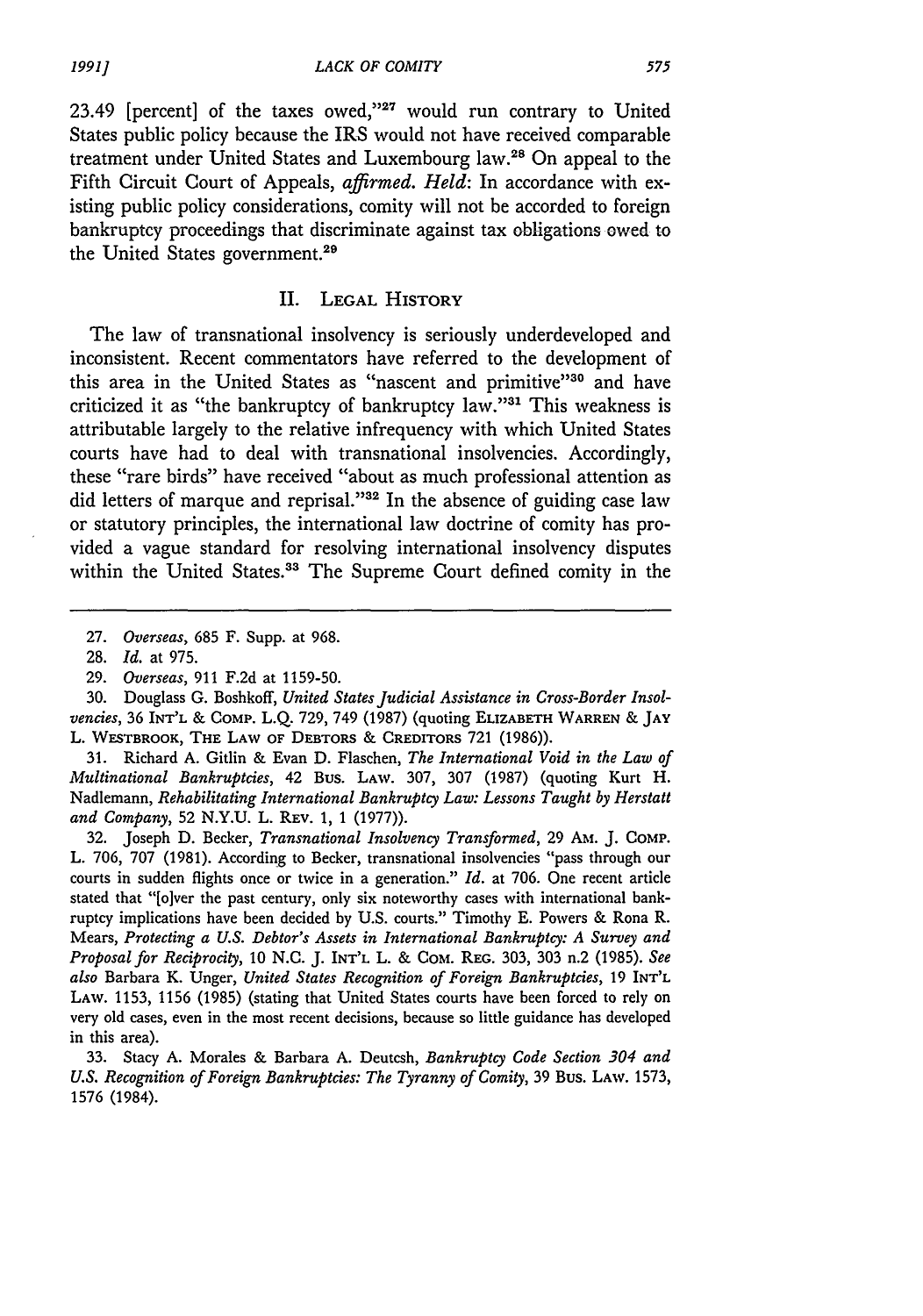seminal case of *Hilton v. Guyot*<sup>34</sup> as "the recognition which one nation allows within its territory to the legislative, executive or judicial acts of another nation, having due regard both to international duty and convenience, and to the rights of its own citizens."<sup>35</sup>

*[Vol. 24.571*

Although comity "does not achieve the force of an imperative or obligation," it is "more than mere courtesy and accommodation."36 In an early New York Court of Appeals' opinion, Justice Cardozo stated that comity should be accorded unless to do so "would violate some fundamental principle of justice, some prevalent conception of good morals, [or] some deep-rooted tradition of the common weal."<sup>37</sup> This doctrine, however, has been tapered by the influence of a public policy exception<sup>38</sup> that has carried over into the field of transnational insolvency.

Commenting on a Commission Report that failed to include comity as a criterion to be considered by bankruptcy courts (but which did include comity as a factor for consideration by nonbankruptcy courts), one author referred to the comity doctrine as a "nebulous concept." $39$  In an attempt to resolve conflicts between principles of comity and insolvency, United States courts have applied two contrasting doctrines: the universality theory and the territoriality theory.<sup>40</sup> Under the universality theory, all of the debtor's assets, wherever located, are subject to one bankruptcy adjudication held in the jurisdiction of the debtor's domicile.<sup>41</sup> Under the territoriality, or pluralism theory, bankruptcy proceedings concurrently take place in each jurisdiction in which the debtor or its assets are located, and no extraterritorial recognition is given to those

36. Somportex Ltd. v. Philadelphia Chewing Gum Corp., 453 F.2d 435, 440 (3rd Cir. 1971), *cert. denied,* 405 U.S. 1017 (1972).

37. Loucks v. Standard Oil Co., 120 N.E. 198, 202 (N.Y. 1918). Based on Justice Cardozo's opinion in *Loucks* as well as on opinions of other commentators, the New York Court of Appeals, in perhaps the most commonly quoted test for determining the recognition of foreign judgments, held that for comity to be withheld, the proceeding in question must be "inherently vicious, wicked or immoral, and shocking to the prevailing moral sense." Intercontinental Hotels Corp. v. Golden, 203 N.E.2d 210, 212 (N.Y. 1964).

**38.** *See, e.g.,* Laker Airways Ltd. v. Sabena, Belgian World Airlines, **731 F.2d** 909, **931 (D.C.** Cir. 1984).

**39.** Morales **&** Deutcsh, *supra* note **33,** at **1587.**

40. *See* Ulrich Huber, *Creditor Equality in Transnational Bankruptcies: The United States Position,* 19 **VAND.** J. **TRANSNAT'L L.** 741, 744 (1986); *see also* Unger, *supra* note 32, at 1154; Gitlin & Flaschen, *supra* note 31, at 309.

*41.* Unger, *supra* note 32, at 1154. *See also* Huber, *supra* note 40, at 744; Gitlin & Flaschen, *supra* note 31, at 309.

<sup>34. 159</sup> U.S. 113 (1895).

**<sup>35.</sup>** *Id.* at 164.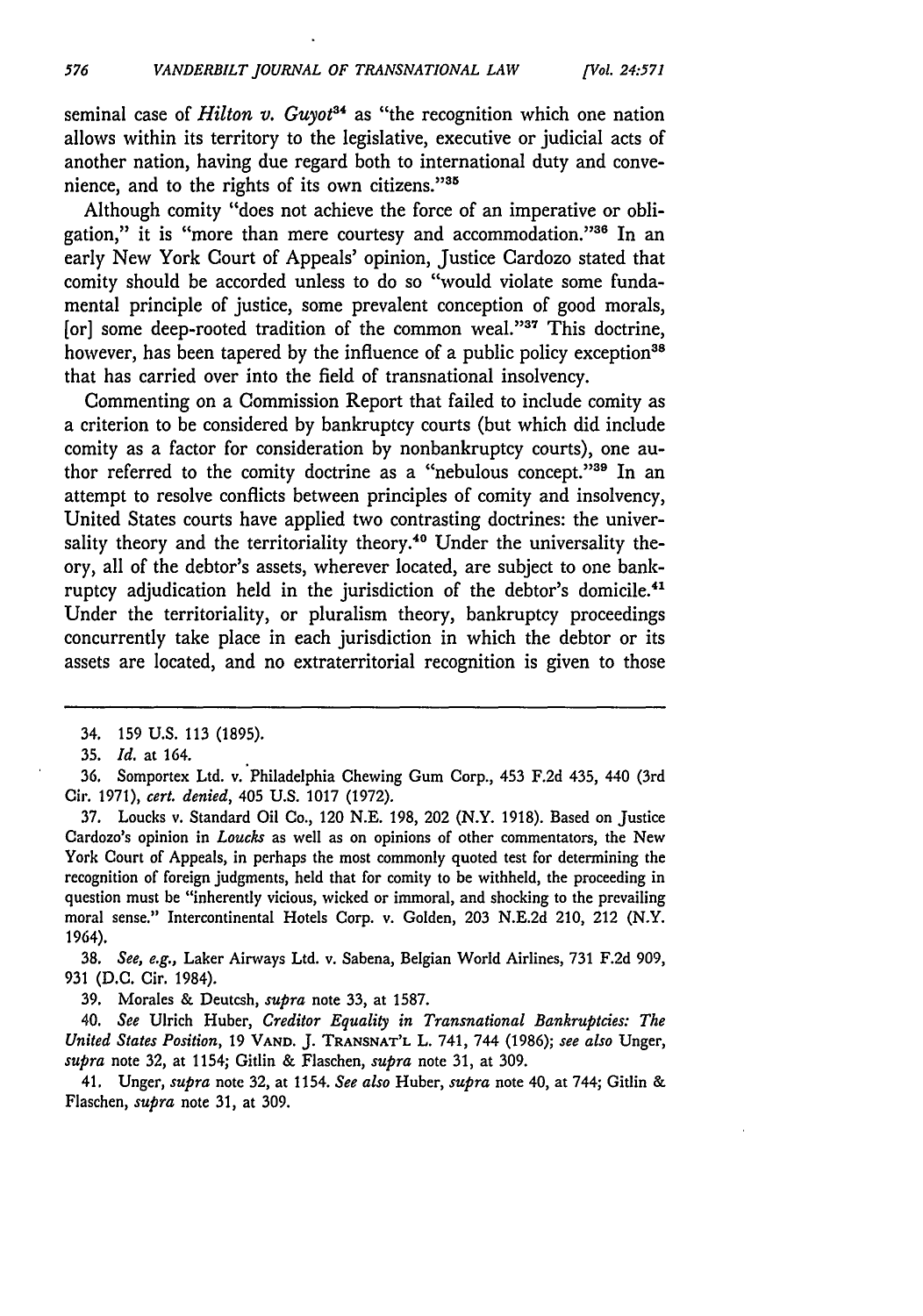proceedings beyond a state's borders. 42 The United States has never formally adopted one approach to the exclusion of the other, but has adopted principles of both on a case-by-case basis. This failure to adopt a single approach has contributed to the inconsistency in international bankruptcy resolution.

#### **A.** *Traditional Adherence to Territoriality Approach*

Prior to the enactment of section 30443 of the Bankruptcy Code of 1978, the United States often utilized the territoriality approach in resolving transnational insolvencies.<sup>44</sup> Beginning with *Harrison v. Sterry,45* in which the Supreme Court held that "the bankrupt law of a foreign country is incapable of operating a legal transfer of property in the United States,"<sup>46</sup> United States courts have been "hostile"<sup>47</sup> to foreign bankruptcy proceedings. The Supreme Court later discussed *Harrison* in *Ogden v. Saunders,48* stating in dicta that a foreign discharge in bankruptcy may not be defense to an action by a creditor with assets in the United States.<sup>49</sup> The years following *Ogden* brought only one notable exception to the early rule favoring United States creditors and their interests.<sup>50</sup>

Local creditors benefit from the territoriality approach in that they do

44. Unger, *supra* note 32, at 1155 (stating that case law history reflected a de facto acceptance of the territoriality theory by United States courts prior to the adoption of the Bankruptcy Code).

- 45. 9 U.S. (5 Cranch) 289 (1809).
- 46. *Id.* at 302.
- 47. Unger, *supra* note 32, at 1156.
- 48. **25** U.S. (12 Wheat.) 213 (1827).

49. The United States "has at least taken its stand against **[]** comity, and asserted a right to protect its own interests." *Id.* at 362.

**50.** Morales **&** Deutcsh, *supra* note **33,** at **1578.** In the exception, *Canada Southern Railway v. Gebhard,* **109 U.S. 527 (1883),** the Supreme Court held that the reorganization of a railway owned **by** the Canadian government was binding on dissenting American creditors, reasoning that unless all creditors could be bound **by** the reorganization plan, it would fail. *Canada Southern Railway,* **109 U.S.** at **534-39.** *See* Stephen Bainbridge, *Comity and Sovereign Debt Litigation: A Bankruptcy Analogy,* 10 MD. J. INT'L L. & TRADE 1, 36 (1986).

<sup>42.</sup> Unger, *supra* note 32, at **1155;** *see also* Huber, *supra* note 40, at 745; Gitlin & Flaschen, *supra* note 31, at 309.

<sup>43.</sup> This section authorizes the commencement of an action ancillary to a foreign proceeding in order to administer assets of the foreign debtor which are located within the United States. 11 U.S.C. § 304 (1988). The former Bankruptcy Act, however, was still in force in January 1979, when the Luxembourg court approved the Overseas reorganization plan. *Overseas,* 685 F. Supp. at 973 n.15.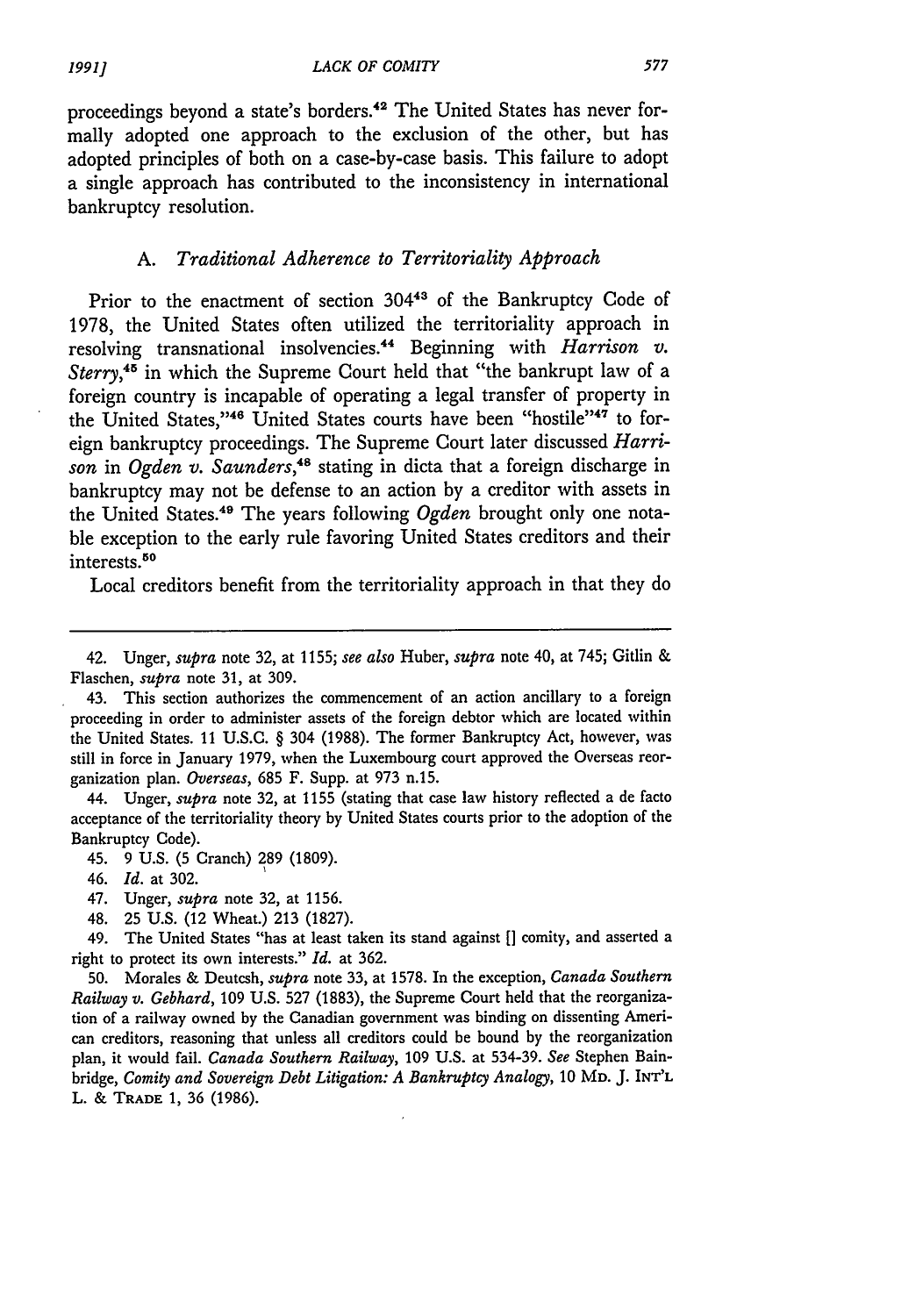not have to petition a foreign court and generally receive better treatment in their home states.<sup>51</sup> The disadvantages of this approach to the bankruptcy process, however, are many. Under the territoriality theory as applied **by** United States courts the doctrine of creditor equality, which is fundamental to the bankruptcy system, is diminished.<sup>52</sup> Furthermore, multiple and potentially conflicting proceedings in different jurisdictions, as well as preferential treatment based on nationality, are likely results of this theory's application.<sup>53</sup> These multiple proceedings result in a duplicity of administrative expenses, further diminishing the amount of funds which will be available for distribution to the creditors of the estate.<sup>84</sup>

The United States traditionally has been one of the least cooperative states when dealing with foreign bankruptcies.<sup>55</sup> United States courts generally have permitted domestic creditors to satisfy their claims before allowing foreign trustees to take possession of the foreign debtor's property located in the United States.<sup>56</sup> The pervasive attitude of United States courts has been to abandon the principle of equal treatment of creditors in similar positions, if the rights of the foreign debtor under foreign law would diminish the rights of United States creditors under United States law.<sup>57</sup> In the mid 1970s, however, "drastic changes"<sup>58</sup> occurred in the application of the comity doctrine, caused in part **by** the failure of several major international banks,<sup>59</sup> and, according to some

- **53.** Unger, *supra* note **32,** at **1155.**
- 54. Huber, *supra* note 40, at 745.

**55.** Gitlin **&** Flaschen, *supra* note **31,** at 314. *See also* John **D.** Honsberger, **30 CASE W.** REs. L. **REV. 631,** 636 **(1980)** (stating that United States courts traditionally have rejected the extraterritorial effect of foreign bankruptcy laws). *But see* **JAY** L. WARREN & **ELIZABETH** WESTBROOK, THE LAW **OF** DEBTORS & **CREDITORS 721 (1986)** (stating that the United States has been less parochial and more accommodating than most other countries regarding transnational insolvencies).

- **56.** Unger, *supra* note **32,** at **1155.**
- **57.** Gitlin **&** Flaschen, *supra* note **31,** at 314.
- **58.** Huber, *supra* note 40, at **757.**

**59.** In 1974, the failure of the Herstatt Bank, a major commercial bank located in West Germany, caused an increased awareness in the United States of transnational insolvency problems and led to a "formal shift" toward a policy of increased recognition of foreign bankruptcy proceedings. *Id. See generally* Joseph **D.** Becker, *International Insolvency: The Case of Herstatt,* **62 A.B.A. J. 1290 (1976).** Following the Herstatt affair and the foreign bankruptcies of two international banks (Israel-British Bank (London) Ltd. v. FDIC, **536 F.2d 509** (2nd Cir. **1976),** *cert. denied,* 429 **U.S. 978**

**<sup>51.</sup>** Unier, supra note **32,** at **1155.**

**<sup>52.</sup>** The idea that creditors in similar positions should receive equal treatment has remained a constant attribute of bankruptcy throughout history. Gitlin **&** Flaschen, *supra* note **31,** at **307.**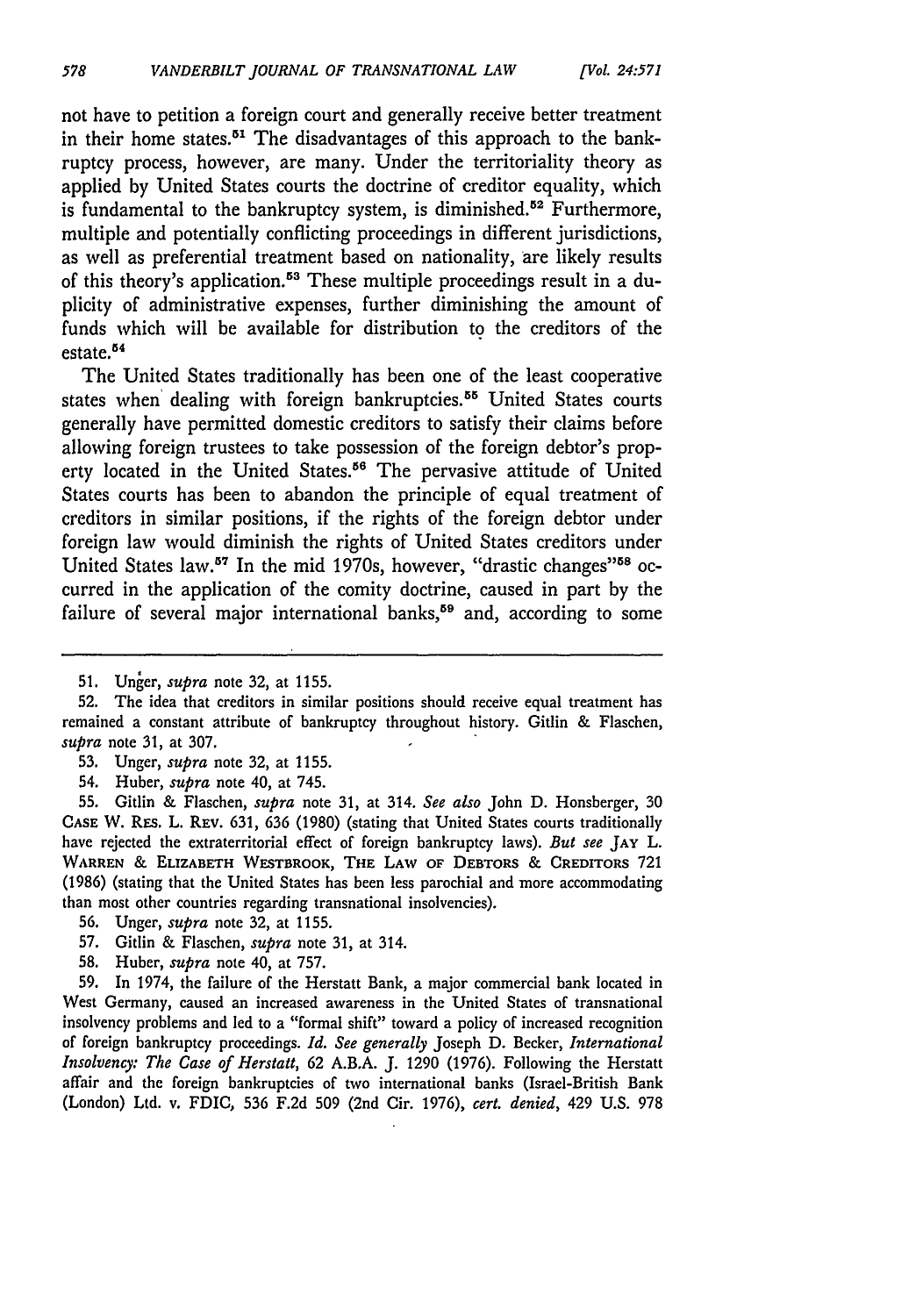commentators, caused a movement towards the universality theory.<sup>60</sup>

## *B. Recent Move Toward the Universality Approach*

Through the enactment of Bankruptcy Code section 304,<sup>61</sup> the United States has begun to encourage the universality theory by allowing foreign representatives limited access to United States courts.<sup>62</sup> Courts interpreting this provision have been inclined to recognize the effect of foreign proceedings over the property of a foreign debtor located in the United States.<sup>63</sup> Indeed, recent decisions have accorded comity to foreign bankruptcy judgments from Italy,<sup>64</sup> Sweden,<sup>65</sup> France,<sup>66</sup> Bermuda,<sup>67</sup> Canada,<sup>68</sup> and Luxembourg.<sup>69</sup>

In theory, the universality approach is more likely to result in the equitable distribution of the estate because all of the property and parties involved appear before one court.<sup>70</sup> This approach also encourages greater efficiency of judicial resources and avoids multiple and inconsistent adjudications.71 A criticism of the universality theory is that creditors may have to prove their claims in a foreign bankruptcy court, thereby suffering inconvenience and hardship greater than would be imposed by the standards of the local law to which they are accustomed.<sup>72</sup>

In order for the universality approach to function effectively all juris-

60. *See* Unger, *supra* note 24, at 1183; Daniel M. Glosband & Christopher T. Katucki, *Current Developments in International Insolvency Law and Practice,* 45 Bus. LAW. 2273, 2274 (1990). *See also* Gitlin & Flaschen, *supra* note 31, at 314-15.

**61.** 11 **U.S.C.** § 304 **(1988).**

**62.** Glosband **&** Katucki, *supra* note **60,** at 2274. *See also* Cornfeld v. Investors Overseas Servs., Ltd., 471 F. Supp. **1255, 1260 (S.D.N.Y. 1979)** (stating that section 304 is indicative of legislative policy supporting international comity).

**63.** Unger, *supra* note **32,** at **1155-56.**

64. In re Enercons Virginia, Inc., **812 F.2d** 1469 (4th Cir. **1987).**

**65.** Cunard **S.S.** Co. v. Salen Reefer Servs. AB, **773 F.2d** 452 **(2d** Cir. **1985).**

**66.** Kenner Prods. Co. v. Societe Fonciere et Financiere Agache-Willot, **532** F. Supp. **478 (S.D.N.Y. 1982).**

**67.** Daniels v. Powell, 604 F. Supp. **689 (N.D.** Ill. **1985).**

**68.** Cornfeld v. Investors Overseas Servs., Ltd., 471 F. Supp. **1255 (S.D.N.Y.** 1979); Clarkson Co. v. Shaheen, 544 **F.2d** 624 **(2d** Cir. **1976).**

**69.** In re Colorado Corp., **531 F.2d** 463 (10th Cir. **1976); IIT** v. Cornfeld, 462 F. Supp. **209 (S.D.N.Y. 1978),** *rev'd on other grounds,* **619 F.2d 909 (2d** Cir. **1980).**

**70.** Unger, *supra* note **32,** at 1154-55.

<sup>(1976)</sup> and Banque de Financement v. First Nat'l Bank of Boston, 568 F.2d 911 (2nd Cir. 1977)), Congress enacted section 304 and thus initiated a trend towards adoption of the universality theory.

<sup>71.</sup> *Id.* at 1155.

<sup>72.</sup> Honsberger, *supra* note 55, at 634.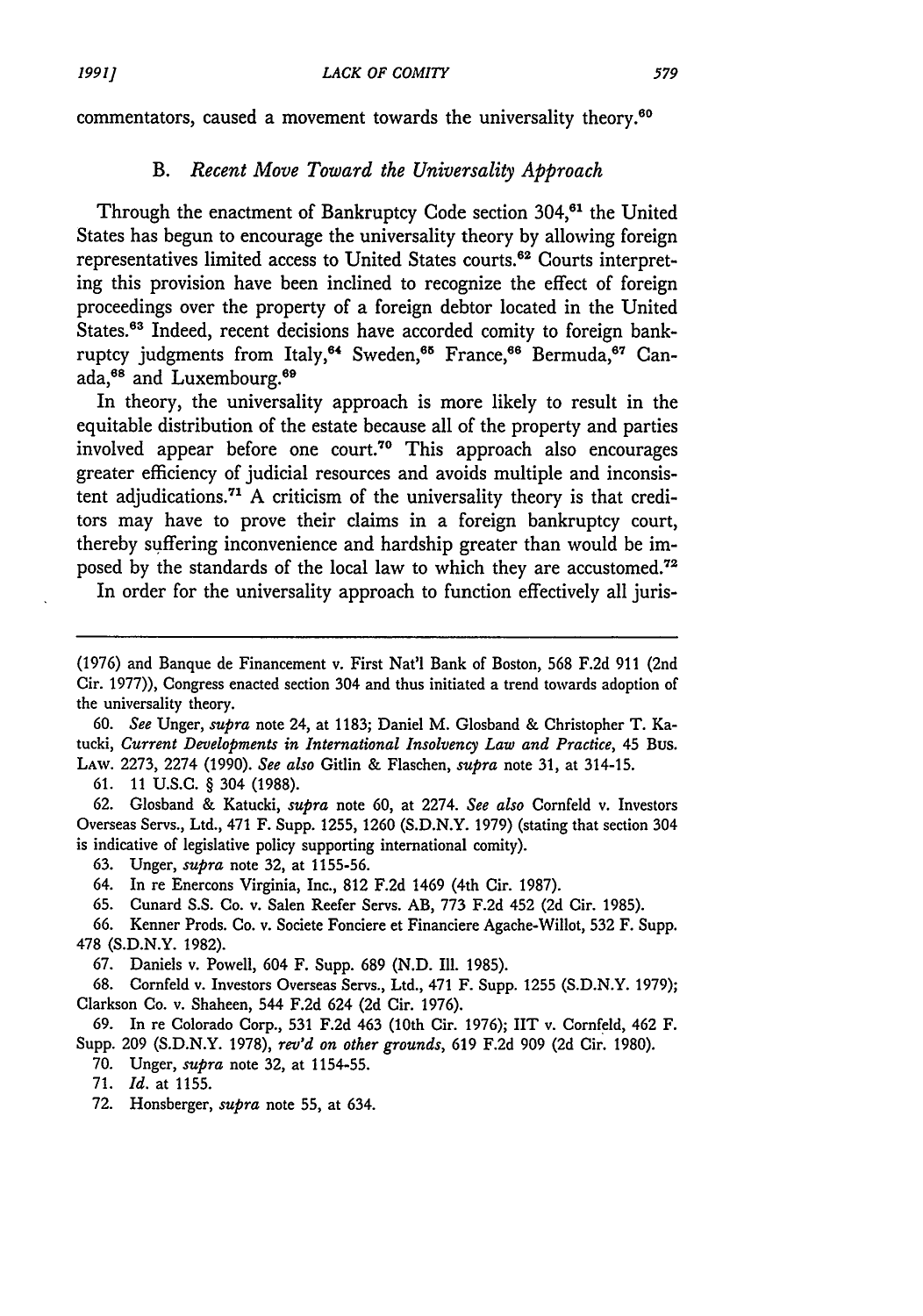dictions must adopt and enforce it.<sup>73</sup> Uniform enforcement, however, conflicts with the inherent bias of the bankruptcy system to protect the interests of local creditors.<sup>74</sup> Thus, United States courts are being called upon to balance the "visible and immediate damage to . . . [United States] interests **...** against the less tangible and more long-range interest in moving toward greater integration of different insolvency systems."<sup>75</sup> In an attempt to help in this balancing, section 304 lists several factors to be considered in transnational insolvencies.<sup>76</sup> The comity doctrine is one of the factors listed.<sup>77</sup> The result has been a frustration of the development of the universality theory in the United States approach to transnational insolvencies. Recent decisions seem to indicate a continued application of the protectionist approach, $78$  especially when public policy is involved.<sup>79</sup>

### **C.** *The Public Policy Exception to the Comity Doctrine*

Inherent in the doctrine of comity is an exception for public policy.<sup>80</sup> A well settled principle states that comity need not be accorded to foreign

74. Unger, *supra* note 32, at 1155.

75. Boshkoff, *supra* note 30, at 745.

76. Section 304(c) lists six factors for United States courts to consider when determining whether to grant the relief requested:

**(1)** just treatment of all holders of claims against or interests in such estate;

(2) protection of claim holders in the United States against prejudice and inconvenience in the processing of claims in such foreign proceeding;

(3) prevention of preferential or fraudulent dispositions of property of such estate;

(4) distribution of proceeds of such estate substantially in accordance with the order prescribed **by** this title;

**(5)** comity; and

**(6)** if appropriate, the provision of an opportunity for a fresh start for the individual that such foreign proceeding concerns.

**<sup>11</sup>U.S.C.** § 304(c) **(1988).**

77. 11 U.S.C. § 304(c)(5) (1988). For an excellent discussion on the legislative history behind the inclusion of comity as a separate factor to be considered, see Morales & Deutcsh, *supra* note **33,** at 1586-88.

**78.** *See* Glosband & Katucki, *supra* note **60,** at 2275-79 (evaluating four recent cases that have declined to recognize foreign bankruptcy proceedings).

**79.** *See, e.g.,* In re Toga Mfg., 28 B.R. 165, **168-70** (Bankr. E.D. Mich. **1983);** Interpool, Ltd. v. Certain Freights of **M/V** Venture Star, 102 B.R. **373, 380** (D.N.J. 1988), *appeal dismissed,* 878 F.2d 111 **(3d** Cir. 1989).

**80.** "There may be no yielding [to foreign judgments], if to yield is inconsistent with our public policy." Russian Republic v. Cibrario, **139** N.E. 259, **260** (1923).

<sup>73.</sup> Unger, *supra* note 32, at 1155. *See also* Honsberger, *supra* note 55, at 634 ("It is axiomatic that the universality theory cannot function without universal acceptance.").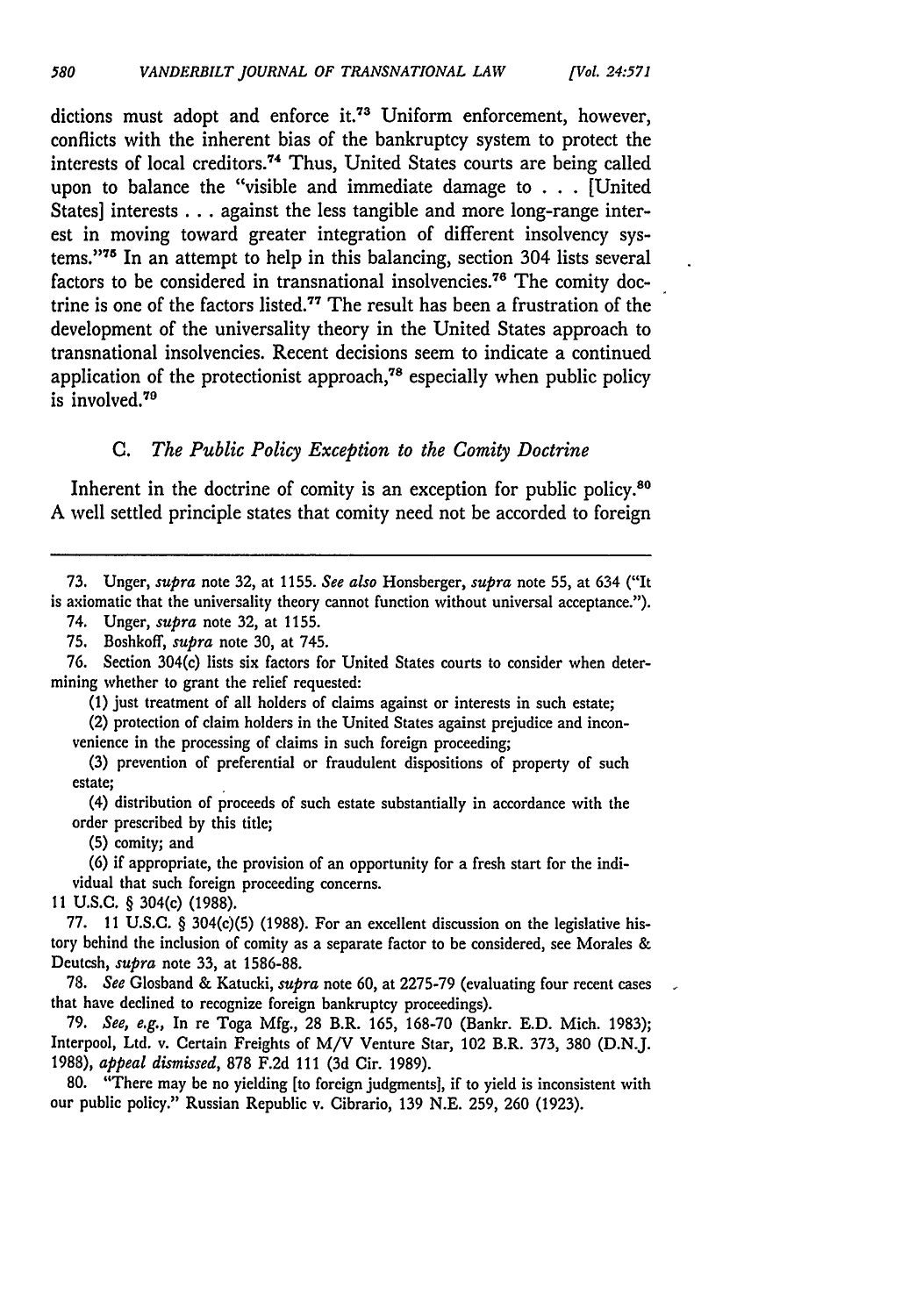judgments that violate the public policy concerns of the forum state: "[A] foreign judgment not entitled to full faith and credit under the Constitution will not be enforced within the United States when contrary to the crucial public policies of the forum in which enforcement is requested."<sup>81</sup> In 1895, the Supreme Court formally adopted this exception in *Hilton v. Guyot.82*

The public policy exception has been the catalyst behind many of the recent transnational insolvency cases that refused to accord comity to foreign bankruptcy proceedings. 83 For example, in *In re Toga Manufacturing Ltd.,84* the court denied the foreign representative of Canada relief "because, under the law of the main proceeding, a United States creditor and lien holder would have lost the secured status granted by United States law."85 Although commentators have criticized it for requiring the foreign bankruptcy proceeding to be a "carbon copy"86 of United States proceedings, *Toga Manufacturing* recognizes the problem that inevitably arises from the public policy exception: How similar does the foreign bankruptcy proceeding have to be to avoid violating public policy?

The current attitude of United States courts toward transnational insolvency seems to be one of territoriality at home, while advocating universal recognition of United States proceedings abroad.87 One commentater stated:

Almost invariably, each state's laws and policies dictate that "equal treatment" of creditors means that all creditors of a local debtor, whether the creditors are themselves local or not, should be treated in accordance with local law. Stated another way, most states would export their local laws to creditors and assets in other states but severely limit their recognition of foreign bankruptcy laws when the local creditors and local assets of a foreign debtor are involved.<sup>88</sup>

Thus, under the United States approach, a finding by a court that the public policy of the forum state is violated would be enough to limit severely the recognition of the foreign bankruptcy proceeding and to allow the adoption of a territoriality approach under the guise of comity.

- 87. Honsberger, *supra* note 55, at 636.
- 88. Gitlin & Flaschen, *supra* note 31, at 308.

**<sup>81.</sup>** Laker Airways Ltd. v. Sabena, Belgian World Airlines, 731 F.2d 909, 931 (D.C. Cir. 1984).

<sup>82. 159</sup> U.S. 113, 205-06 (1895).

<sup>83.</sup> *See supra* note 79.

<sup>84. 28</sup> B.R. 165 (Bankr. E.D. Mich. 1983).

<sup>85.</sup> *See* Huber, *supra* note 40, at 754.

<sup>86.</sup> *Id.*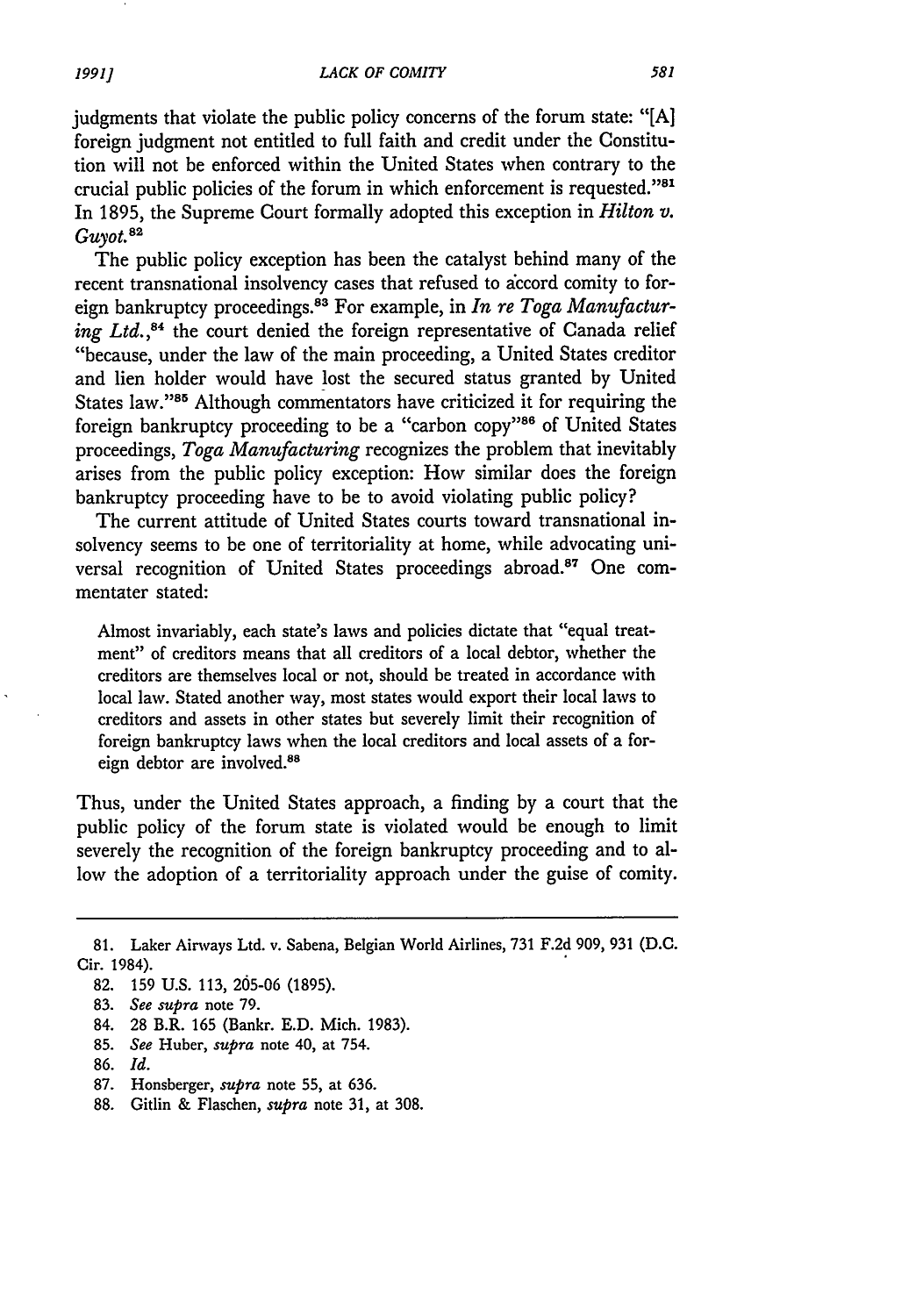#### III. INSTANT DECISION

In the instant decision, the Fifth Circuit Court of Appeals stated that "an inexpugnable public policy" exists in the United States that favors payment of lawfully owed federal taxes.<sup>89</sup> The court determined that this public policy would be violated if the taxes at issue were discharged in accordance with the foreign bankruptcy proceeding. The court concluded that comity does not allow one state to affect another's tax revenues and refused to recognize the Luxembourg bankruptcy proceeding.90

The Fifth Circuit began its analysis in the present case with a brief historical review of the principles of comity. The court noted that although the doctrine is "not a rule of law, but one of practice, convenience, and expediency,"<sup>91</sup> it should be withheld "only when its acceptance would be contrary or prejudicial to the interest of the nation called upon to give it effect."<sup>92</sup> The court then explored the doctrine of comity as applied to foreign bankruptcy proceedings. After a brief analysis of the universality<sup>93</sup> and territoriality<sup>94</sup> approaches, the court concluded that "comity is more likely to be accorded to foreign bankruptcy decrees when the foreign law is comparable to United States law."<sup>95</sup> Apparently adopting a territoriality approach to transnational insolvency, the court enunciated a policy whereby courts must "guard against forcing **...** [United States] creditors to participate in foreign proceedings in which their claims will be treated in some manner inimical to this country's policy of equality."<sup>96</sup>

582

91. *Id.* at 1'148 (quoting Somportex Ltd. v. Philadelphia Chewing Gum Corp., 453 **F.2d** 435, 440 (3rd Cir. 1971), *cert. denied,* 405 U.S. 1017 (1972)).

92. *Overseas,* 911 F.2d at 1148.

93. The court noted that the universality theory is considered to be the "modem trend" in recognizing transnational insolvencies—subjecting all of the debtor's assets to a single bankruptcy proceeding. *Id.* at 1149 n.5.

94. The court stated that the current movement is "away from the old 'territorial' approach," which failed to recognize bankruptcy judgments beyond the borders of the state that granted the decree. *Id.*

95. *Id.* at 1149. This seems to be a lower standard than previously required by other courts evaluating whether to accord comity to a foreign judgment. *See supra* note 37. Also, the Fifth Circuit failed to discuss the decisions of two other United States courts that granted comity to bankruptcy decrees from Luxembourg. *See supra* note 69.

96. *Overseas,* 911 F.2d at 1149 (quoting Banque de Financement, S.A. v. First Nat'l Bank of Boston, 568 F.2d 911, 921 (2nd Cir. 1977)). Although the Fifth Circuit did not explicitly adopt the territoriality doctrine, its holding and rhetoric are consistent with that approach. In contrast, the district court expressly declined to adopt either standard.

**<sup>89.</sup>** *Overseas,* 911 F.2d at 1149 (quoting from the opinion of the district court, 685 F. Supp. at 972).

*<sup>90.</sup> Overseas,* 911 F.2d at 1149-50.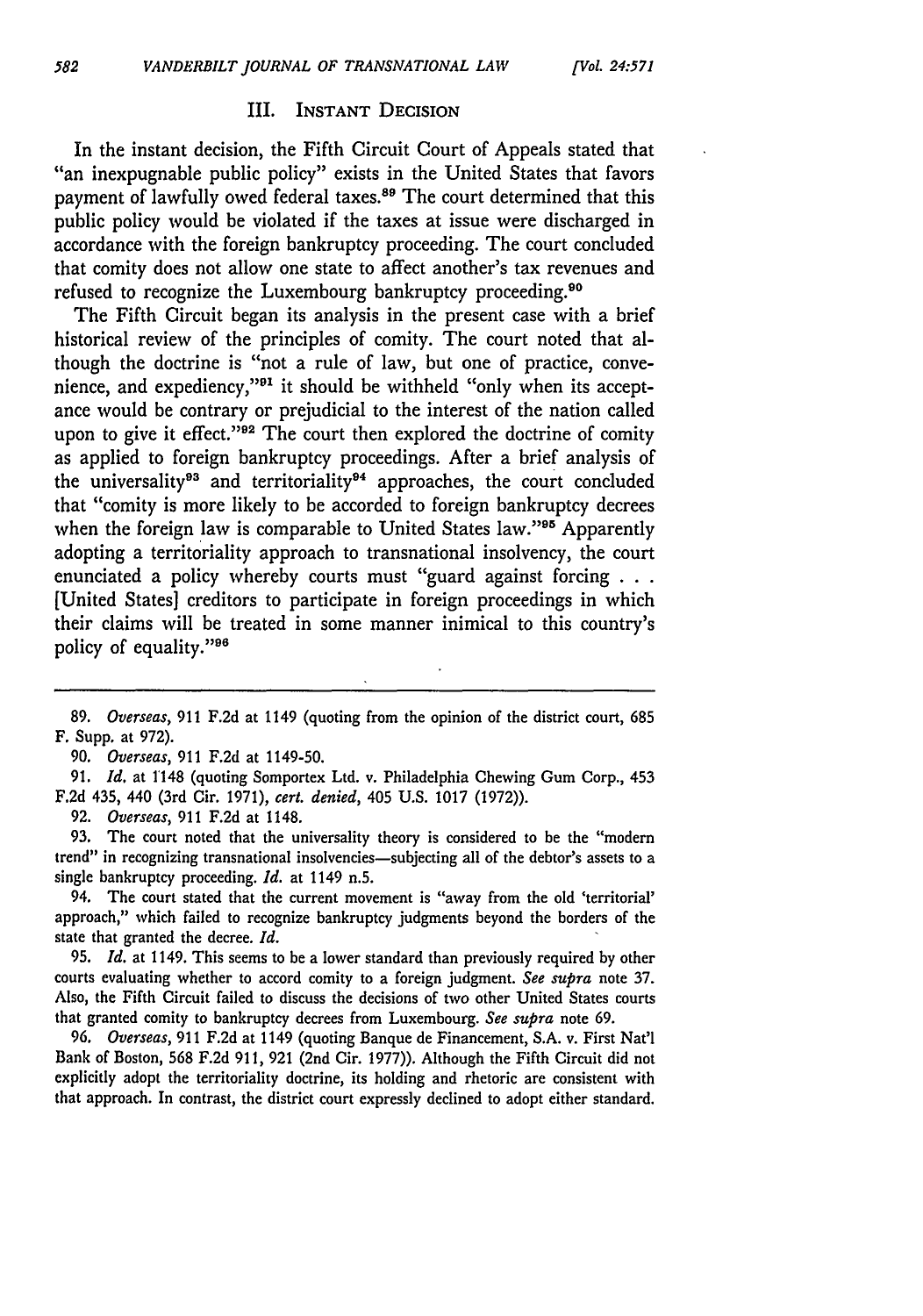The court next inquired into the United States policy favoring the payment of federal income taxes and stated that "[i]t is beyond peradventure that there is, in the United States, an inexpugnable public policy that favors payment of lawfully owed federal income taxes."<sup>97</sup> Quoting from the legislative history,<sup>98</sup> the court held that this strong public policy also applied to taxpayers in bankruptcy. Because the IRS would have been treated as a priority status creditor under the United States Bankruptcy Code,<sup>99</sup> the court concluded that the Luxembourg reorganization plan, which treated the IRS as a general unsecured creditor, unfairly prejudiced the United States.100

The Fifth Circuit thus concluded that because the doctrine of comity embodies a public policy requirement and because the United States public policy favors the payment of federal income taxes, it would not recognize the Luxembourg bankruptcy decree.<sup>101</sup> Therefore, the instant decision stands for the proposition that comity will not be accorded to foreign bankruptcy proceedings that discriminate against tax obligations owed to the United States government.

97. *Overseas,* 911 F.2d at 1149 (quoting from the district court opinion, 685 F. Supp. at 972). Certainly public policy demands that taxes should be paid, but whether such policy is inexpugnable must be questioned. Indeed, our own statutes do not afford the IRS an unqualified right of priority in every conceivable circumstance. Under present law, the priority afforded to income taxes is for those taxes involving either a taxable year "for which a return, if required, is last due, including extensions, after three years" or assessed within 240 days, before the date of filing of the petition, 11 U.S.C. § 507(a)(7)(A). *See also* United States v. Energy Resources Co., Inc., 110 S. Ct. 2139 (1990) (holding 'that the government's ability to collect every dollar of the tax due must yield to the authority of the bankruptcy court when necessary for the success of the reorganization); *The Economics of Bankruptcy Reform: Discussion,* 41 LAW & CON-TEMP. PROBS. Autumn 1977, at 123, 166 (1977) (remarks of Philip Shuchman, former Deputy Director, Commission on the Bankruptcy Laws of the United States, stating that the government was "intransigent about their right to be a priority claimant, and didn't want to hear any arguments").

101. The court also rejected an alternative contention put forth by Overseas that because the IRS accepted the payments in accordance with the Luxembourg judgment, it was estopped from later seeking to collect the balance of the compromised tax liability. The court held that the acceptance was not an "acquiescence" in the judgment, but "an attempted compromise." Therefore, section 7122 of the Internal Revenue Code, Treas. Reg. § 301.7122-1, applied; because Overseas did not follow the procedures set out by that section, it cannot succeed on this alternative claim. *Overseas,* 911 F.2d at 1150.

The district court stated that even under the universality theory the Luxembourg proceedings would not have been recognized due to the public policy exception to the comity doctrine. Overseas, 685 F. Supp. at 972.

*<sup>98.</sup> Overseas,* 911 F.2d at 1149 n.6.

<sup>99. 11</sup> U.S.C. § 507(a)(7)(A). *See also supra* note 2 and accompanying text.

<sup>100.</sup> *Overseas,* 911 F.2d at 1150.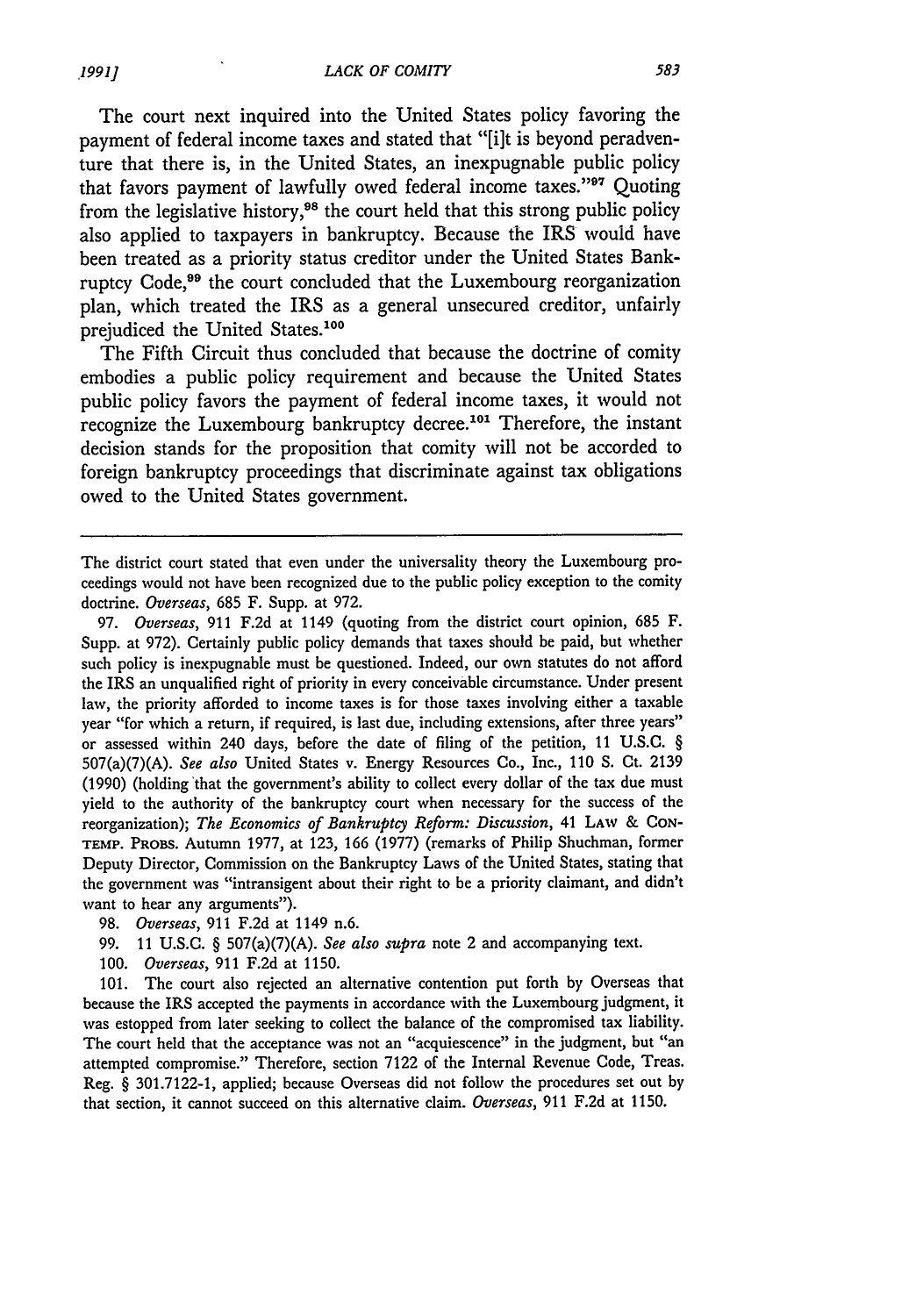#### IV. **COMMENT**

As the number of multi-national corporations increases and international trade expands, the probability that the bankruptcy proceedings of one state will affect other nations grows tremendously. As a result, the need for a consistent and reliable method for resolving transnational insolvencies increases.<sup>102</sup> The United States approach to foreign bankruptcy proceedings, however, traditionally has been hostile.<sup>103</sup> The courts have applied a double-standard, advocating universal recognition of United States proceedings abroad, while traditionally taking a territorial approach at home.<sup>104</sup> The instant decision follows this trend.

The *Overseas* court refused to accord comity to a Luxembourg bankruptcy decree, despite two United States courts having done so in similar cases.<sup>105</sup> This decision was based on the dissimilar treatment the United States government would have received under United States bankruptcy law, as well as the public policy exception embodied in the doctrine of comity. Because of the inherent bias toward favoring local creditors in bankruptcy, this decision presents an unworkable standard. The universality theory of bankruptcy, which encourages the extraterritorial recognition of foreign bankruptcy proceedings, never can be reconciled with the public policy exception in the comity doctrine, which protects the interests of local creditors.

A universal approach to transnational insolvencies allows the court in which the bankruptcy is proceeding to administer all of the debtor's assets in a single adjudication and requires other nations to recognize the judgment.<sup>106</sup> This approach, however, is at odds with the public policy exception of comity. The moment a court begins to examine whether its own policies are prejudiced by a foreign court's bankruptcy decree, the universality theory is abandoned and the "overt nationalistic bias favor-

John Lowell, *Conflict of Laws as Applied to Assignments* for *Creditors,* **1** HARV. L. REv. 259, 264 (1888).

- 104. Honsberger, *supra* note 55, at 636.
- 105. *See supra* note 69.
- 106. *See supra* note 41 and accompanying text.

<sup>102.</sup> The need for such a method was noted as far back as 1888, when John Lowell wrote:

It is obvious that, in the present state of commerce and communication, **it** would be better in nine cases out of ten that all settlements of insolvent debtors with their creditors should be made in a single proceeding, and generally at a single place; better for the creditors, who would thus share alike, and better for the debtor, because all his creditors would be equally bound **by** his discharge.

<sup>103.</sup> *See supra* note 47 and accompanying text.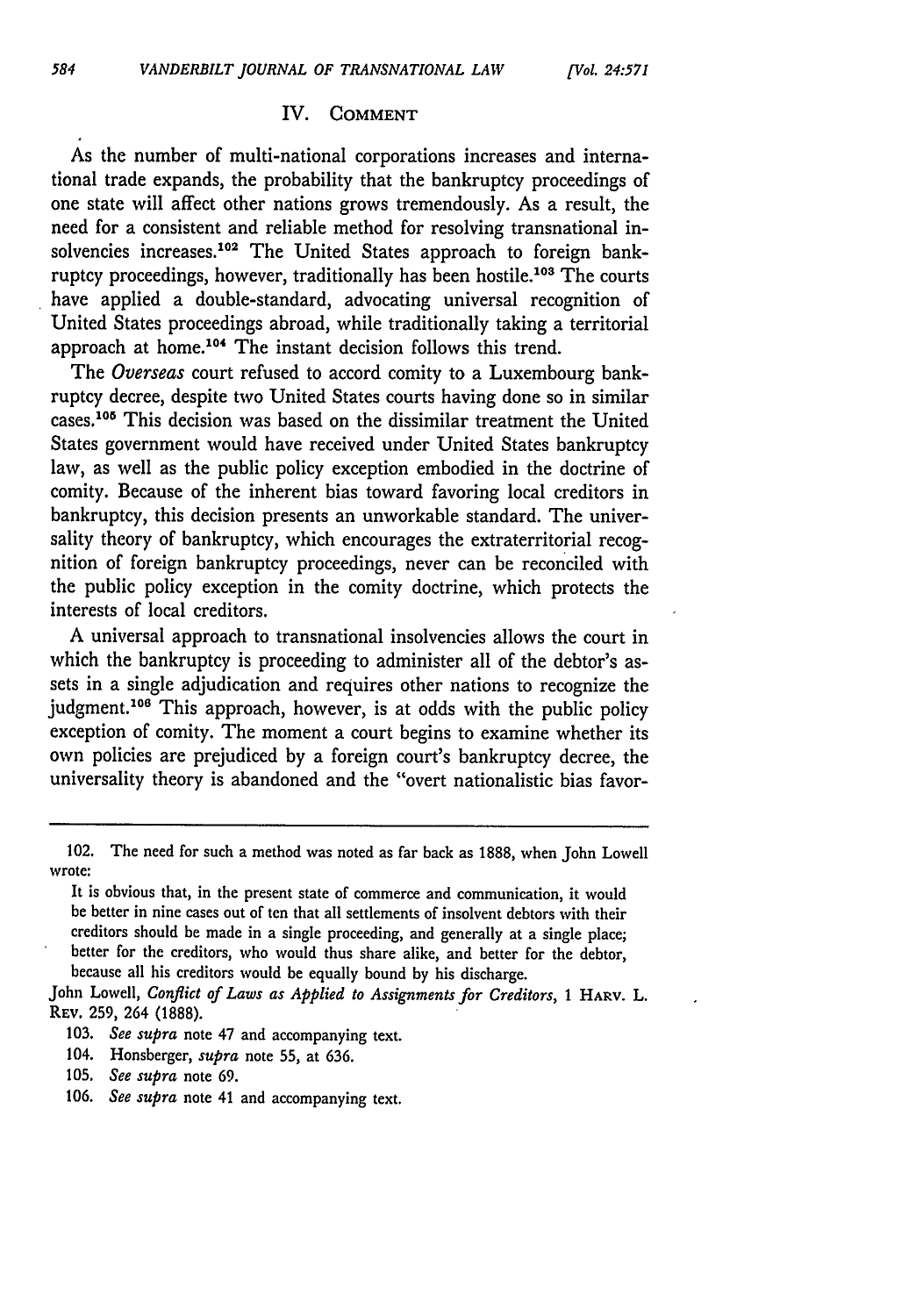ing . . . [United States] creditors<sup>"107</sup> takes over. Indeed, the *Overseas* court applied an even lower standard of the public policy doctrine, stating that "[United States] courts have declined to accord comity to such decrees when it would prejudice . . **.** [United States] interests or policies."<sup>108</sup> The court also stated that "comity is more likely to be accorded foreign bankruptcy decrees when the foreign law is comparable to United States law."<sup>109</sup> This standard is much lower than the "inherently vicious, wicked or immoral, and shocking to the prevailing moral sense" standard applied by some courts, as well as the strong public policy standard that Justice Cardozo pronounced for withholding comity.<sup>110</sup> Furthermore, the court seemed to ignore the fact that two other United States courts had found the Luxembourg bankruptcy system comparable enough to the United States system to accord comity.<sup>111</sup> Once again, these discrepancies exemplify the inconsistencies that result under the territoriality theory.

Under the *Overseas* approach, a court can deny comity to a foreign bankruptcy proceeding in nearly every instance, for inevitably either United States interests or policies will be prejudiced by the foreign proceeding or the foreign bankruptcy system will not be comparable to that of the United States. In the present case, the court found the single fact that the Luxembourg judgment accorded the IRS a lesser priority than it would have been granted in a United States court sufficient to deny enforcement of the Luxembourg judgment on public policy grounds. The mere fact that the laws of a foreign state differ from United States law should not support the withholding of comity. Under such a policy, seldom, if ever, would a foreign judgment be recognized. Yet the instant decision has this potential effect.

The *Overseas* case can be interpreted in the future either broadly or narrowly. In a broad sense, the case stands for the proposition that no foreign bankruptcy decree that discharges tax obligations owed to the United States government will be accorded comity because public policy dictates against this result. In contrast, if the decision is interpreted narrowly, then foreign bankruptcy decrees that discharge tax debts will be

<sup>107.</sup> Morales & Deutcsh, *supra* note 33, at 1579 (discussing the past trend of United States case law on transnational insolvency).

<sup>108.</sup> Overseas, 911 F.2d at 1149.

<sup>109.</sup> *Id.* Although not elaborated on by the Fifth Circuit, the district court expressly declined to say the extent to which the relief afforded the IRS in the Luxembourg court would have to approximate the relief available in the United States to warrant according comity to the Luxembourg decree. *Overseas,* 685 F. Supp. at 975 n.22.

<sup>110.</sup> *See supra* note 37.

*<sup>111.</sup> See supra* note 69.